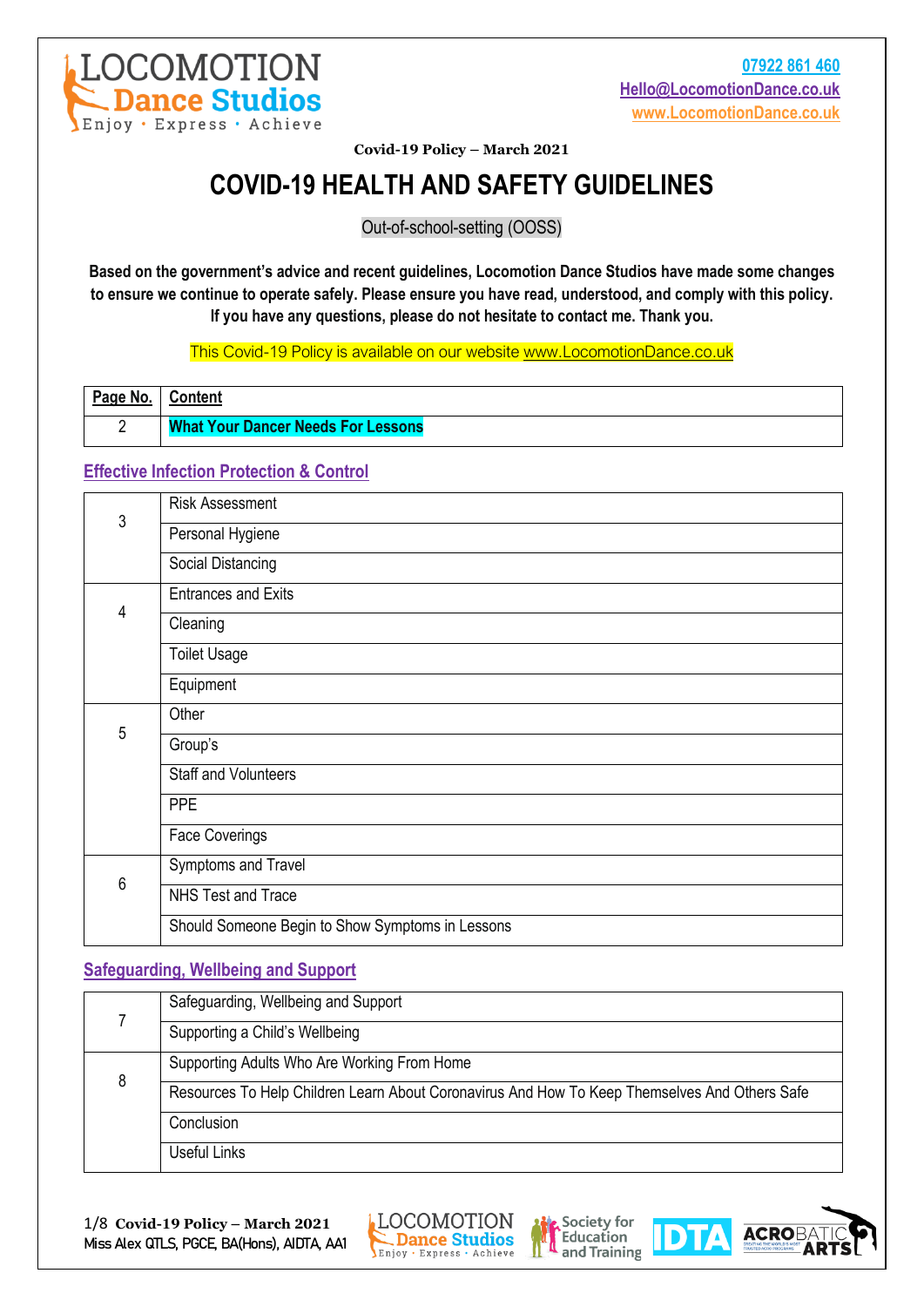

## **What Your Dancer Needs for Lessons**

- o Hair: Neatly tied up in a pony tail, in a bun, or French plait.
- o Uniform: Full uniform for every lesson. Details are available on the website.

A small bag (or one of our personalised dance bags) which can accommodate the following:

- ✓ **Their own hand sanitiser**
- ✓ **Water bottle x2** The kitchen facilities are closed and therefore, your dancer will not be able to fill up their water bottle or have access to a cup. Please ensure they have plenty of bottle water.
- ✓ **Dance shoes**
	- o Dancers will not be allowed to participate in lessons with bare feet, trainers or outdoor footwear. Dancers must wear the appropriate footwear for each subject.
	- o All footwear is available to purchase through us.
		- Pink ballet, black theatre craft, Grade 3 heeled characters, and jazz shoes.
	- o Dance Club black theatre craft shoes; available to purchase through us.
- **[Grade 1 – Grade 3 Classes Only] –** A yoga mat for floor work
	- o To prevent infection, it is suggested your child brings their own mat to class as opposed to using ours.
	- o Please go to www.smile.amazon.co.uk (this way some of the money goes to charity), and type in the product code **B00U05TQ1Y**
		- These are the same mats we use in class for limbering and strengthening exercises; the mats protect the dancer's spine against the floor. If you could please purchase purple too in line with our uniform, this will ensure we have continuity throughout the school. Thank you!

## **New Uniform**

As you read through this document and see the Covid-Secure measures we have put in place, fitting uniform in the Welcome Room / Kitchen Areas is not possible as it previously has been. If your dancer needs new uniform, please let me know and we will arrange a fitting.

**Thank you for your support.**







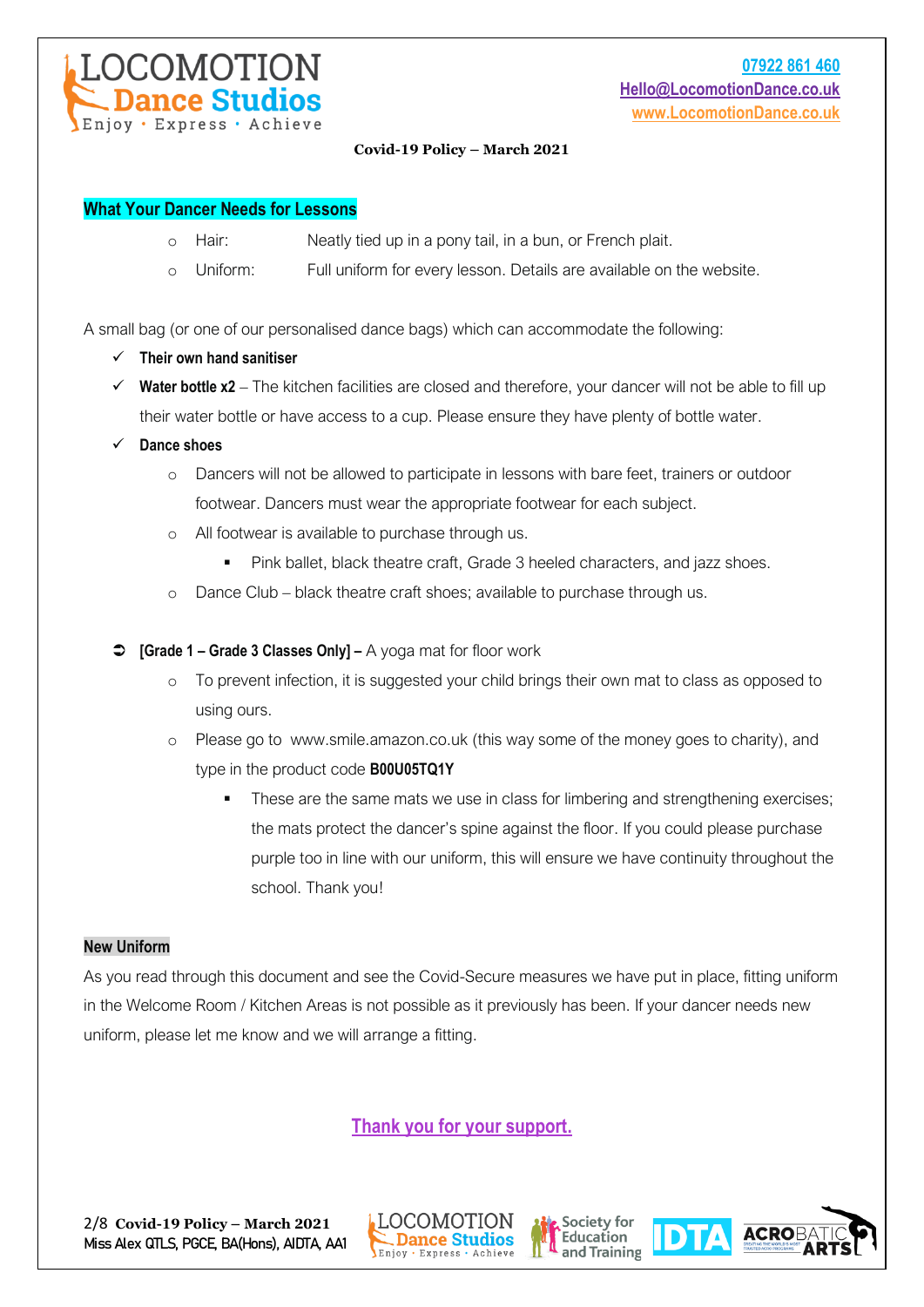

## **Risk Assessment**

The most recent risk assessment was completed on 22<sup>nd</sup> February 2021, which reflect the changes necessary due to Coronavirus, such as extra cleaning, staggering lessons, smaller group sizes etc. The risk assessment is available for you to view upon request and is suggested to be used alongside this guidance. Customers, staff and contractors will be directed to this guidance via the website prior to and upon arrival.

# **Effective Infection Protection & Control**

## **Personal Hygiene**

- We have developed a strict cleaning routine along with hand washing and hygiene procedures, signage and details of which are around the building, at sanitiser stations, and in the bathrooms.
- We encourage good respiratory hygiene by promoting the 'catch it, bin it, kill it' approach.
- Hand sanitiser stations are present throughout the building, and we provide a small bottle of hand sanitiser in each dancer's 'area'. We actively encourage attendees to sanitise upon arrival, regularly throughout their time with us, and when leaving the building.
	- $\checkmark$  Your dancer should have their own in their dance kit as a spare and ease of access.
- Face Masks please see the face coverings section of this document.
- Dance shoes children will not participate in lessons with bare feet. Dance shoes must be worn.

## **Social Distancing**

- Signage for social distancing is clearly visible throughout the building.
- Attendees and visitors must comply with social distancing as detailed by the floor and wall markings. It is the responsibility of parents/carers to ensure their child complies with social distancing whilst arriving, waiting and leaving lessons.
- Participants dance in their own 2.5m squared 'box/area' which has at least a 0.5m distance between each area/participant. Dancers are kept at least 2m apart whilst moving around the building.
- The Welcome Room (kitchen) is closed. There are no tea or coffee facilities or communal seating.
- We have reduced our class sizes to comply with social distancing and group sizes.
- We have amended the timetable and implemented a 15-minute change over time between groups for cleaning and to prevent children, parents or carers waiting in large groups, thus preventing overcrowding.
- We have reduced contact between parents and carers by staggering the lesson times and by limiting one parent/carer per family, when dropping off and picking up their children.
	- Please only arrive 5 minutes before the start time of your class as your dancer will not be allowed into the building any earlier.





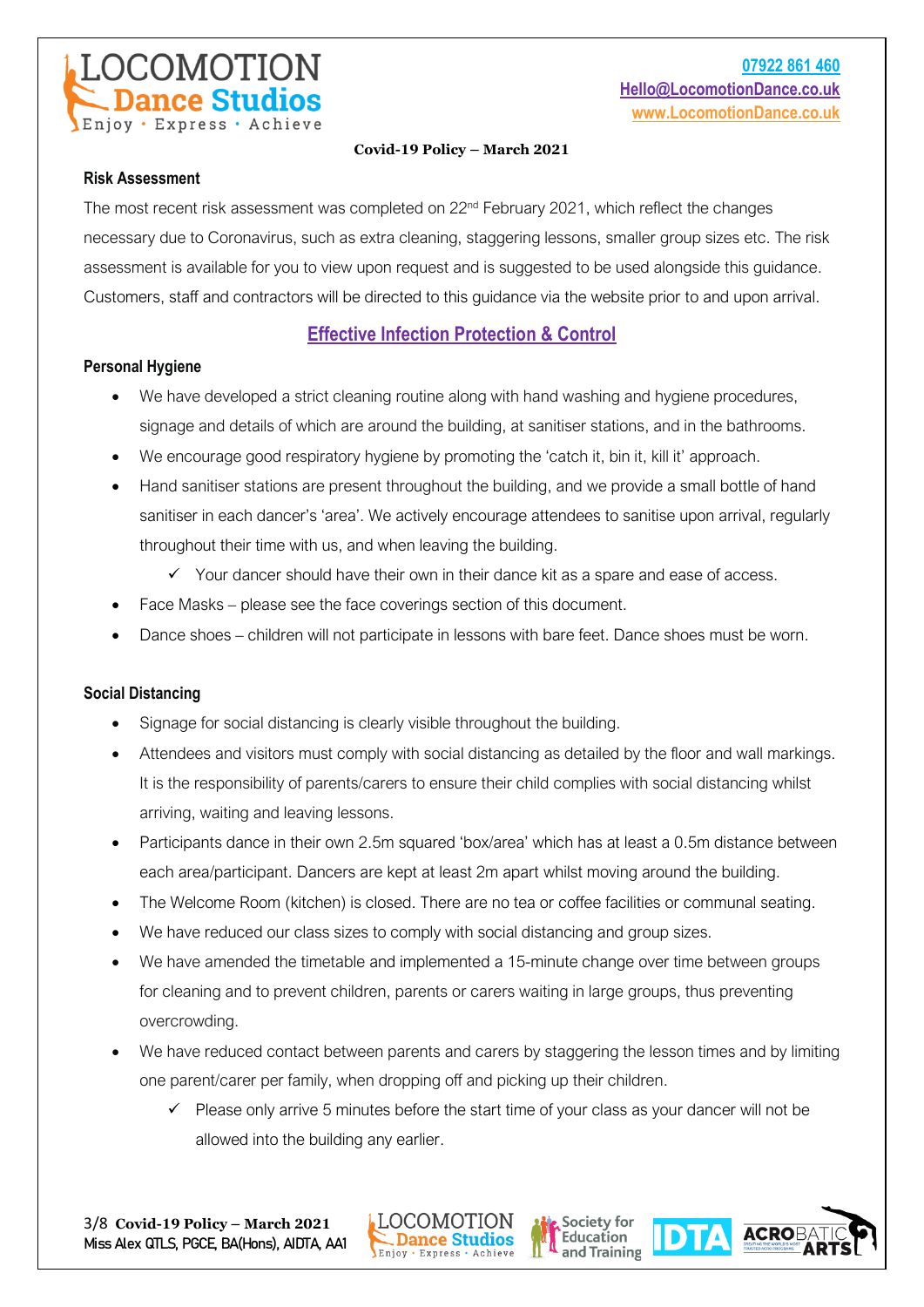

## **Entrances and Exits**

- Parents/Guardians must not enter the building unless in case of emergency due to occupancy levels.
- Only lesson participants and chaperones can enter the building. Please allow your child to enter on their own; spectators in lessons are prohibited.
- To enter the building please observe social distancing and line up outside the main door.
- Following your dancers lesson, they will exit through the fire exit. Whilst waiting for your child, please observe social distancing and line up to the side of the fire exit.
	- o **Epworth Hub** (line leading to the right of the fire door). **Whiston** (leading down the window side of the hall). **WWS** (towards the front car park). **West Butterwick** (line leading onto the field).
- Those who require disabled access will have staggered entrance and exit times via the main door.

## **Cleaning**

- Sufficient changeover time has been allocated between different groups to allow for cleaning.
- We have implemented a strict cleaning routine of objects and surfaces that are touched regularly, including ballet bares, touch points, walls and floors in circulation routes (corridors, lifts, foyers, landings, stairs, lobbies etc).
- Following each class, the floor is sanitised, mopped and dried in preparation for the next lesson.

## **Toilet Usage**

- Each group uses a separate toilet. We limit the number of children using the toilet at any one time.
- Toilets are cleaned prior to and after each group's lesson.
- Good hand hygiene is promoted. Children are reminded to sanitise their hands after using the toilet.

#### **Equipment**

- We strongly suggest dancers bring their own mats as detailed within the *'What Your Dancer Needs For Lessons'* section of this policy. If you decide to use our mats, you understand you are doing so at your own risk in-light-of Covid-19. It is also your responsibility to clean the mat before and after use.
- Whilst attending lessons please not share equipment such as paper, pens, scripts, props etc.
- If equipment cannot be cleaned after each use such as scarves or pom-poms, they will not be used.

#### **Other**

- We will maintain good ventilation by opening windows and doors frequently.
- We will continue to use technology (emails and Facebook) to communicate with parents and carers.

Society for

Education

and Training

**ACROBA** 

• Contactless payments are encouraged where possible however, if essential, cash is accepted.

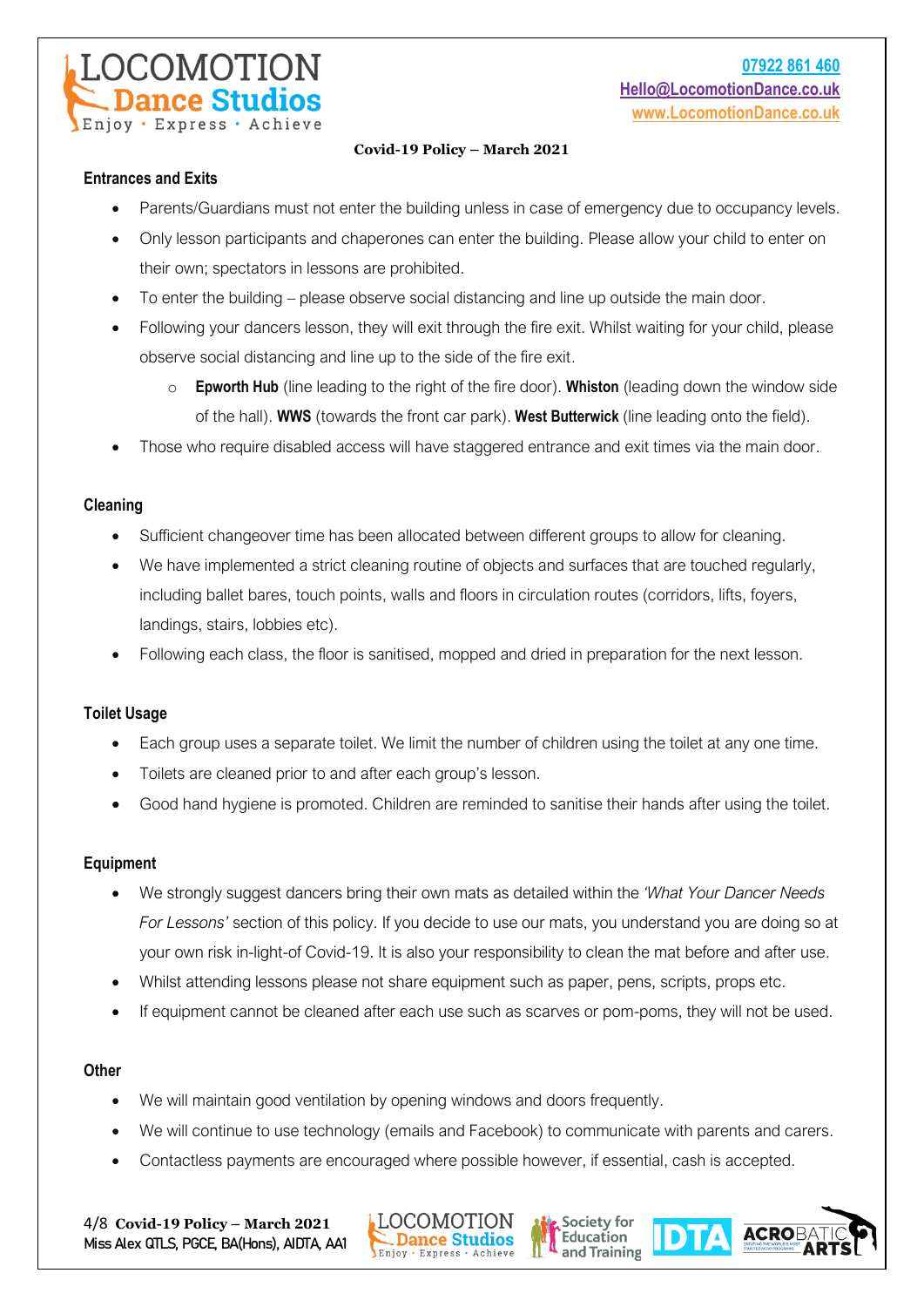- Avoid using public transport. Ideally, walk or cycle where possible. Avoid car sharing.
- Bottled water only, which is not to be shared. No food allowed.
- Live performances are postponed until further notice.

## **'Groups'**

Decisions on group sizes has been determined based on:

- the current government guidance on social distancing (no more than 15 children per group).
- the age and ability of the children in attendance to maintain social distancing.
- nature of the activity and the size/layout of the premises.

## **Staff and Volunteer's**

Eniov · Express

- We have designated timetabled chaperones who act in loco parentis whilst your child attends lessons. Chaperones hold a valid DBS and Chaperone Licence issued by their local council.
- Appropriate staff:child ratios.

DCOMOTION

ance Studios

- The Designated Safeguarding Lead (DSL Level 3) is Alexandra Earnshaw.
- Those with first aid training (level 3) are Alexandra Earnshaw, Lisa Capp and Evie Duke.

## **Personal protective equipment (PPE)**

- PPE (facemask, gloves, apron) are used when an accident/injury has occurred or when changing a child who has wet/soiled their pants; this will continue.
- PPE will be worn when a 2-metre distance cannot be maintained from any child, young person or other learner whether displaying coronavirus symptoms or not.

## **Face Coverings**

As stated by the World Health Organization, "People should NOT wear masks when exercising, as masks may reduce the ability to breathe comfortably. Sweat can make the mask become wet more quickly which makes it difficult to breathe and promotes the growth of microorganisms". Reference:

✓ World Health Organization. (2020) *Coronavirus disease (COVID-19) advice for the public: Mythbusters.* WHO. [Online]. Available from: <https://www.who.int/emergencies/diseases/novel-coronavirus-2019/advice-for-public/myth-busters>[Accessed 12/08/2020]

Face coverings are required when entering, exiting, and in communal areas of the building for those over age 11,

#### but must not be worn whilst participating in lessons.

- Use hand sanitiser before putting a face covering on, and after removing it
- Avoid touching your face/face-covering, as you could contaminate them with germs from your hands

Society for

Education and Training **ACROBA** 

- Change your face covering if it becomes damp or if you have touched it
- Continue to wash your hands regularly

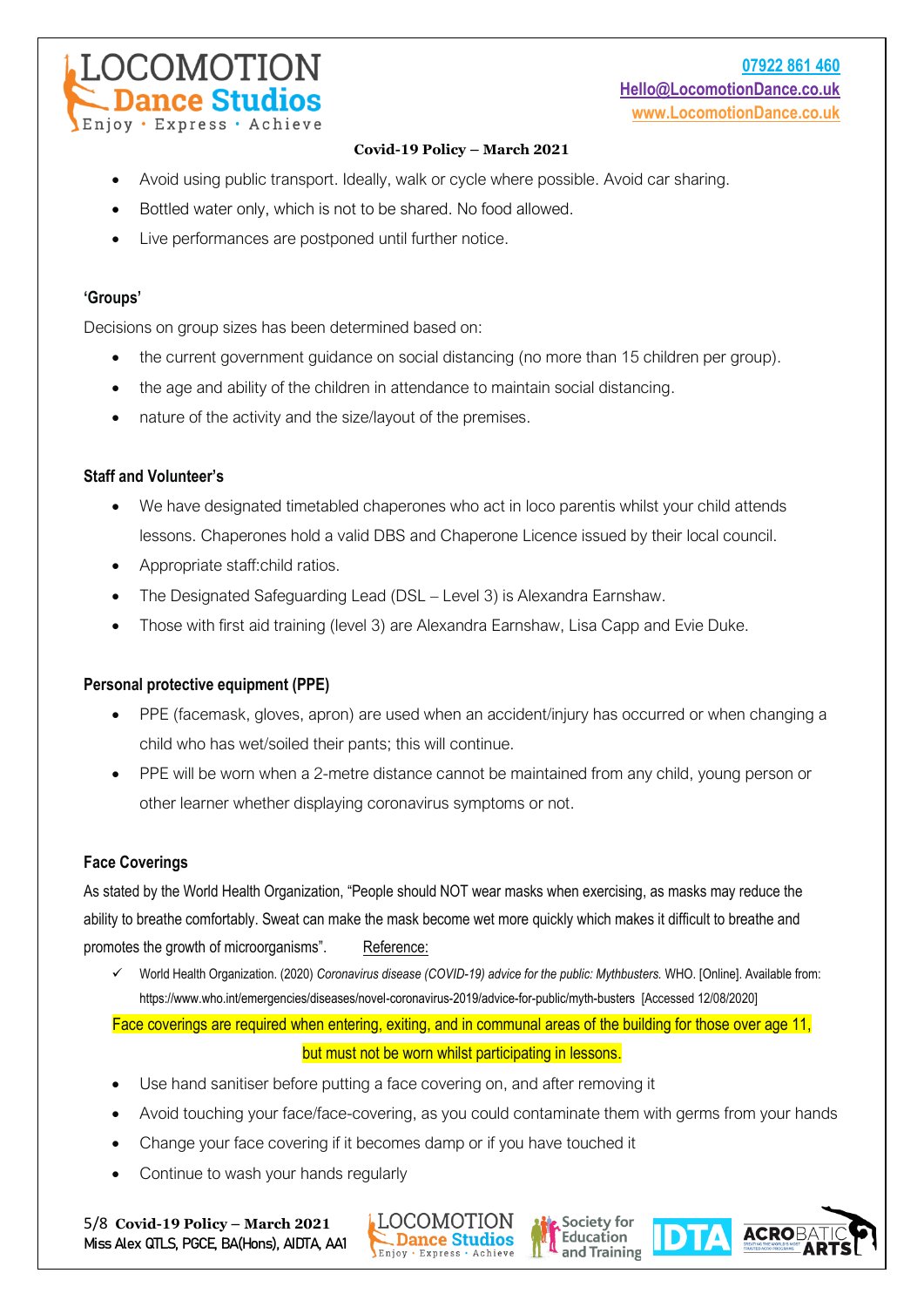• Change and wash your face covering daily. If the material is washable, wash in line with Manufacturer's instructions. If it is not washable, dispose of it carefully in your usual waste.

## **Symptoms & Travel**

OCOMOTION

Express

ance Studios

- If someone in your household is showing symptoms of Covid-19, do not attend the school or enter the building. You are advised to self-isolate and inform us that you are self-isolating.
- We have the right to refuse entry to anyone who attends if they are displaying Covid19 symptoms, and no refunds will be eligible.
- If you have recently travelled abroad, please do not attend the studios for at least 10 days.

## **NHS Test & Trace**

In line with government guidance, we will collect data on each attendee (name, contact number, date and times of entry and exit) so that each person could be contacted if there is a case of COVID-19 connected to Locomotion Dance Studios. This will be achieved by taking our digital registers at the start of class.

## **Should Someone Begin to Show Symptoms in Lessons**

If anyone becomes unwell with a new, continuous cough, high temperature, has a loss of, or change in their normal sense of taste or smell, they will be sent home, advised to self-isolate and arrange to have a test.

Covid-19 symptoms which may occur in children include:

| * * A rash            | * * Red eyes                   | * * Joint pain | * * Vision problems |
|-----------------------|--------------------------------|----------------|---------------------|
| * * Red, cracked lips | * * Swelling of the feet/hands | * * Dizziness  |                     |

- If a child is awaiting collection indoors, they will be moved to a room where they can be isolated behind a closed door, with appropriate adult supervision; a window should be opened for ventilation. If awaiting collection outdoors, the child and adult will move to an area at least 2 metres away from others. If they need to go to the bathroom while waiting to be collected, they will use a separate bathroom, which will be cleaned and disinfected using bleach before being used by anyone else.
- PPE will be worn by staff caring for the child while they await collection.
- In an emergency, Locomotion Dance Studios will call 999 if the participant is seriously ill, injured or their life is at risk. Do not visit the GP, pharmacy, urgent care centre or a hospital unless advised to.
- If a member of staff has helped someone with symptoms, they do not need to go home unless they develop symptoms themselves or the child subsequently tests positive. Staff should wash their hands thoroughly for 20 seconds after any contact with someone who is unwell. The affected area(s) will be cleaned with bleach to reduce the risk of infection.

Society for

Education and Training **ACROBA** 

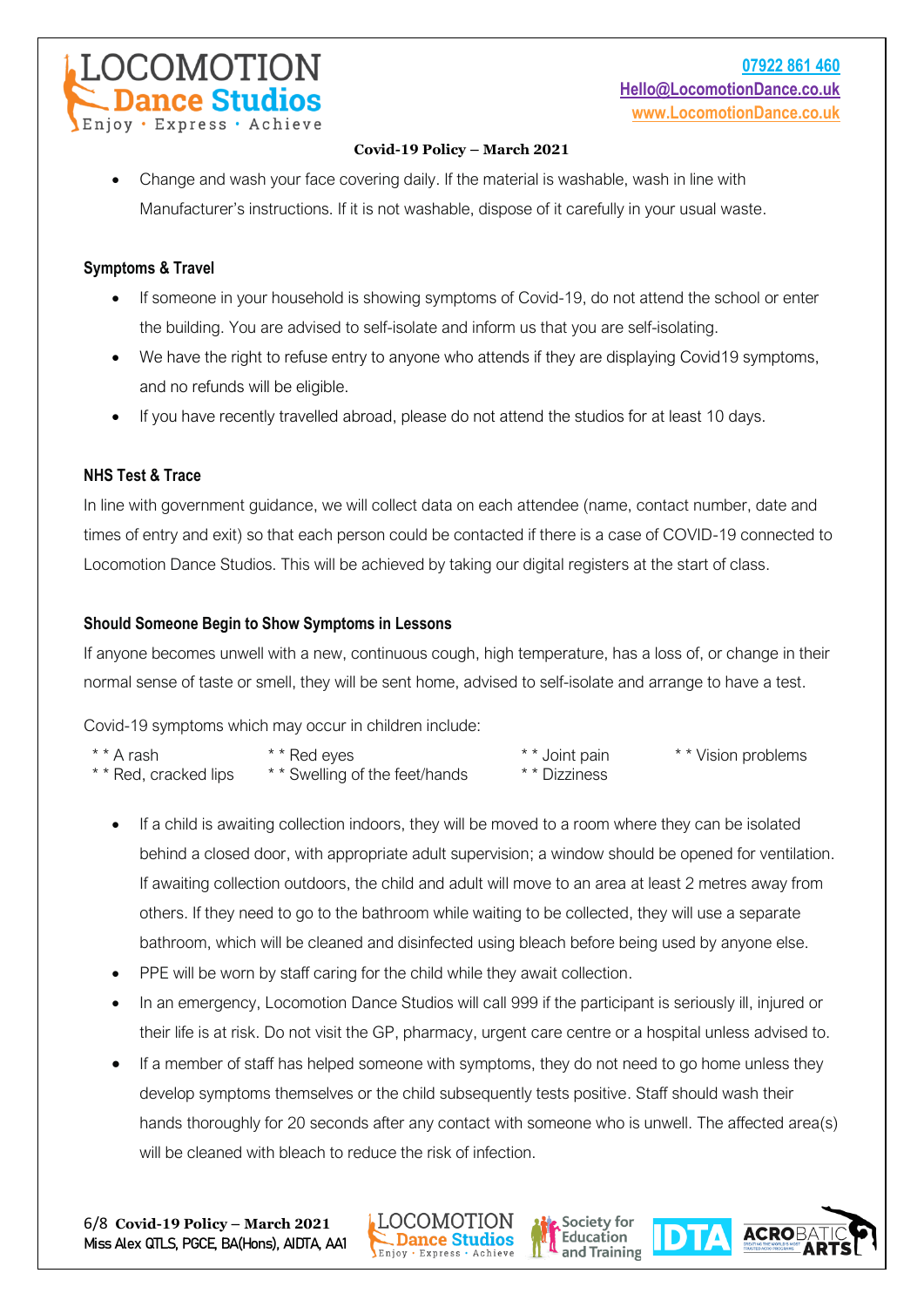

**Safeguarding, Wellbeing and Support**

**If you have a safeguarding concern about any child or adult, act immediately by reporting these concerns to the** 

#### **Designated Safeguarding Lead (DSL) Alexandra Earnshaw.**

#### **Your concerns will be addressed using our safeguarding policy.**

The coronavirus outbreak may have caused significant mental health or wellbeing difficulties for some children and they may be at increased risk of harm or abuse. Therefore, it is important as a school we are aware of safeguarding, its purpose, and the signs to look out for. These include:

- unusual injuries, including bruises, burns, fractures, bite marks or signs of self-harm
- consistently poor hygiene, poor living conditions or inappropriate clothing
- communicating aggressively or using sexual language
- appearing withdrawn, guarded, anxious or frightened, particularly around certain individuals,

## **Supporting a Child's Wellbeing**

OCOMOTION

Eniov · Express · Achieve

**ance Studios** 

Upon returning to lessons, we will continue to support our children and will provide opportunities for the children to talk about their experiences, giving support where necessary. We will also provide 'catch up chats' during lessons on relevant topics, for example, mental wellbeing and staying safe.

### **Supporting Adults Who Are Working from Home**

Many adults are working from home which can create an array of barriers such as becoming socially isolated or feeling unable to complete their work-role due to the distractions of home-life. This is understandable and we are here to support you. As a school, it is essential we 'look out' for other adults.

**Below are 13 points which can assist with and promote positive mental health.**

- Be aware of employment rights as these may change due to the change in work setting.
- Stay connected with others such as by social media or video calls.
- Speak up about worries so that they do not start to impact wider feelings and behaviour.
- Stay physically active, even if this is just for a short time every day.
- Take time to go outside, ideally this should be several times per day.
- Try not to watch too much of the news, as this can be a great source of anxiety.
- Carry on doing things that bring enjoyment.
- Take time to relax.
- Create and stick to a new daily routine.
- Ensure that sleeping patterns remain consistent.
- Create a designated work space.
- Set house rules if there are other people in the household.
- Have a clear start and end to the working day.